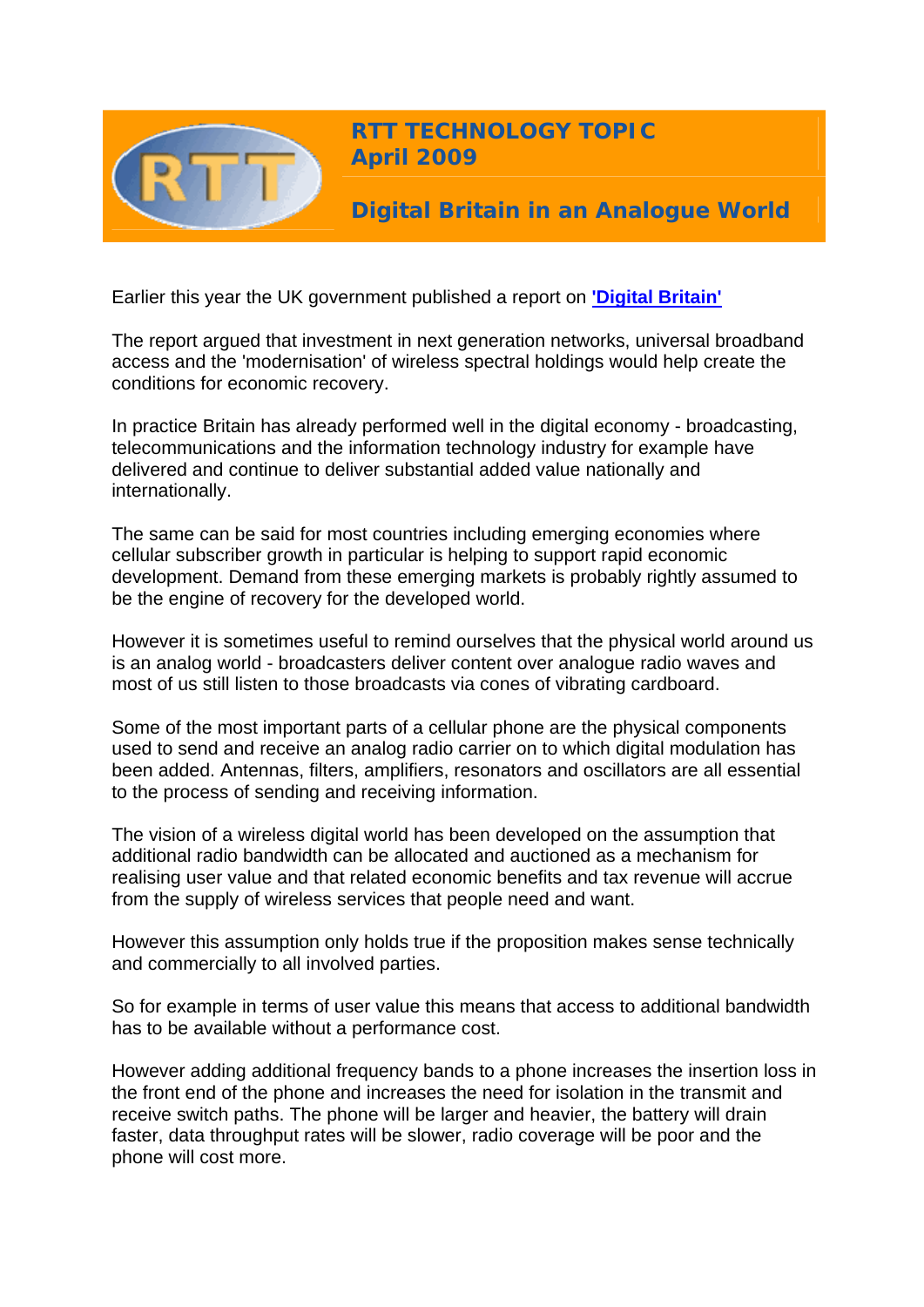This is an inconvenient truth when you consider that there are now twenty five official 3GPP radio bands that need to be supported globally with at least two or three additional bands presently proposed. Transforming a five band phone to a twenty five band phone is a truly alarming prospect for an RF design engineer.

However it only makes sense for operators to invest in new radio spectrum and the related infrastructure if the spectrum can be accessed with handsets and mobile broadband devices that work at least as well as existing devices and preferably better.

This requires substantial research and development and manufacturing investment at component level.

The problem with this is that the margin realisable from RF components and RF integrated circuits is not presently sufficient to cover this investment.

The reason for this is that some of the value (though not necessarily the cost) that was previously resident in the front end of the phone has migrated to other parts of the phone. This is why, for example, a number of vendors have recently stopped developing and making RF integrated circuits for the merchant market. An over complex standards process compounds the problem.

It also explains why established RF component vendors have to focus on maximising returns from existing product and manufacturing investment rather than move aggressively to introduce newer and, by implication, riskier technologies and techniques. The newer techniques and technologies may also result in lower device volume and value, creating an additional disincentive.

Thus we have a disconnect between a valid political ambition to realise economic value from the sale of radio spectrum and the industry's practical technical and commercial willingness and ability to realise that value.

The alternative is to have different phones for different bands but this squanders economies of scale and inventory management efficiency.

The solution is dependent on regulators and governments lowering their spectral auction income expectations combined with a change of industry investment sentiment together with an implied shift in R and D and engineering spending.

The first point to grapple with is that as presently structured, the cost of buying and then exploiting additional spectrum probably exceeds the economic value of the spectrum.

This is because in addition to buying the spectrum and building and loading the network, operators or somebody somewhere in the industry value chain has to absorb a non linear increase in material and performance cost in the handsets needed to support each additional band.

Governments have to respond to this reality by lowering any expectations they may